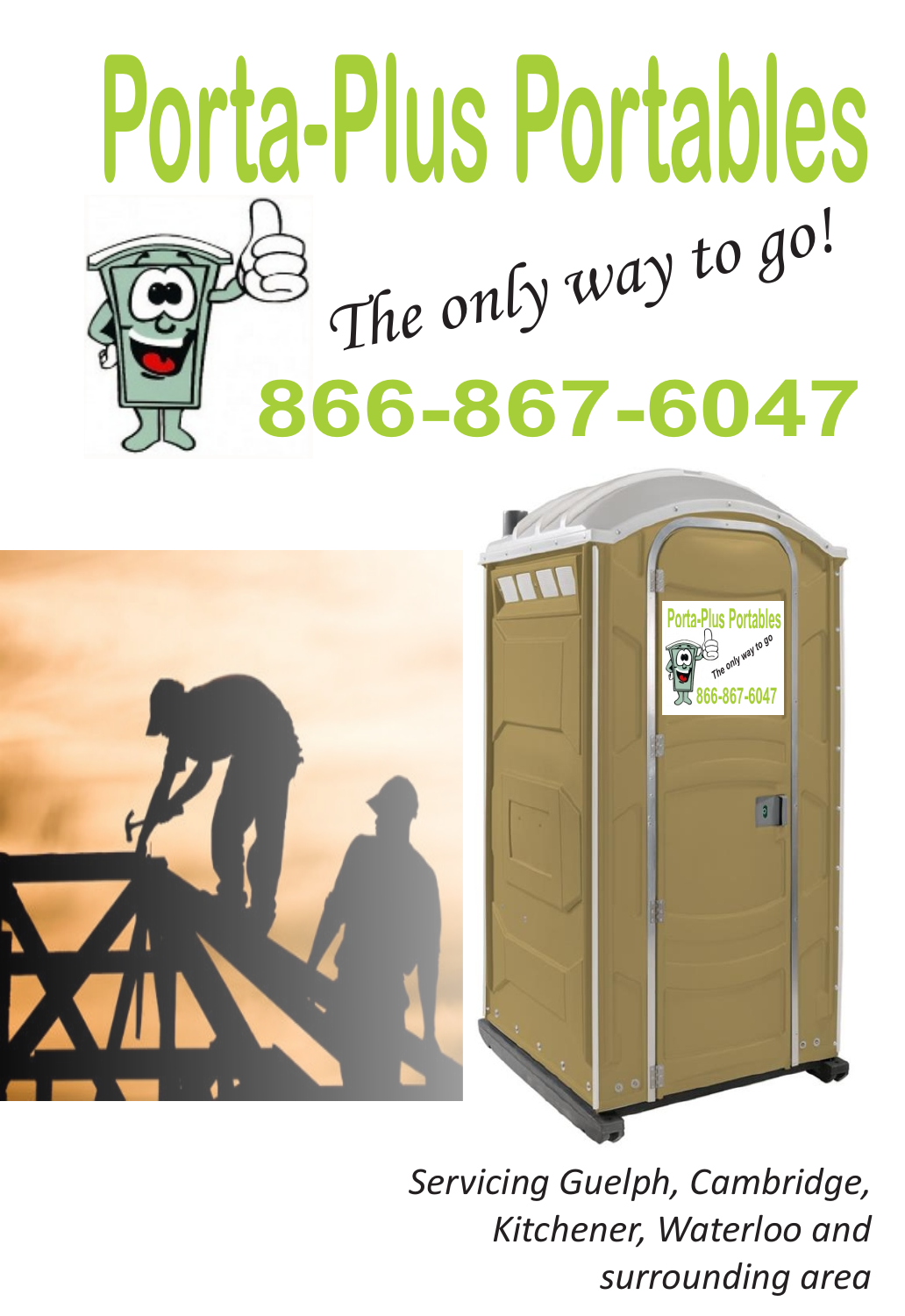We offer a wide range of Portable Toilet rentals. Whether you are a construction company looking for a toilet for one of your job sites or you are hosting a special occassion outdoors, we have a solution for you.

At Porta-Plus we pride ourselves on providing exceptional service. We regularily service all our toilets, to ensure that customers find our toilets clean and pleasant to use.

Prompt, Reliable and Competitive.

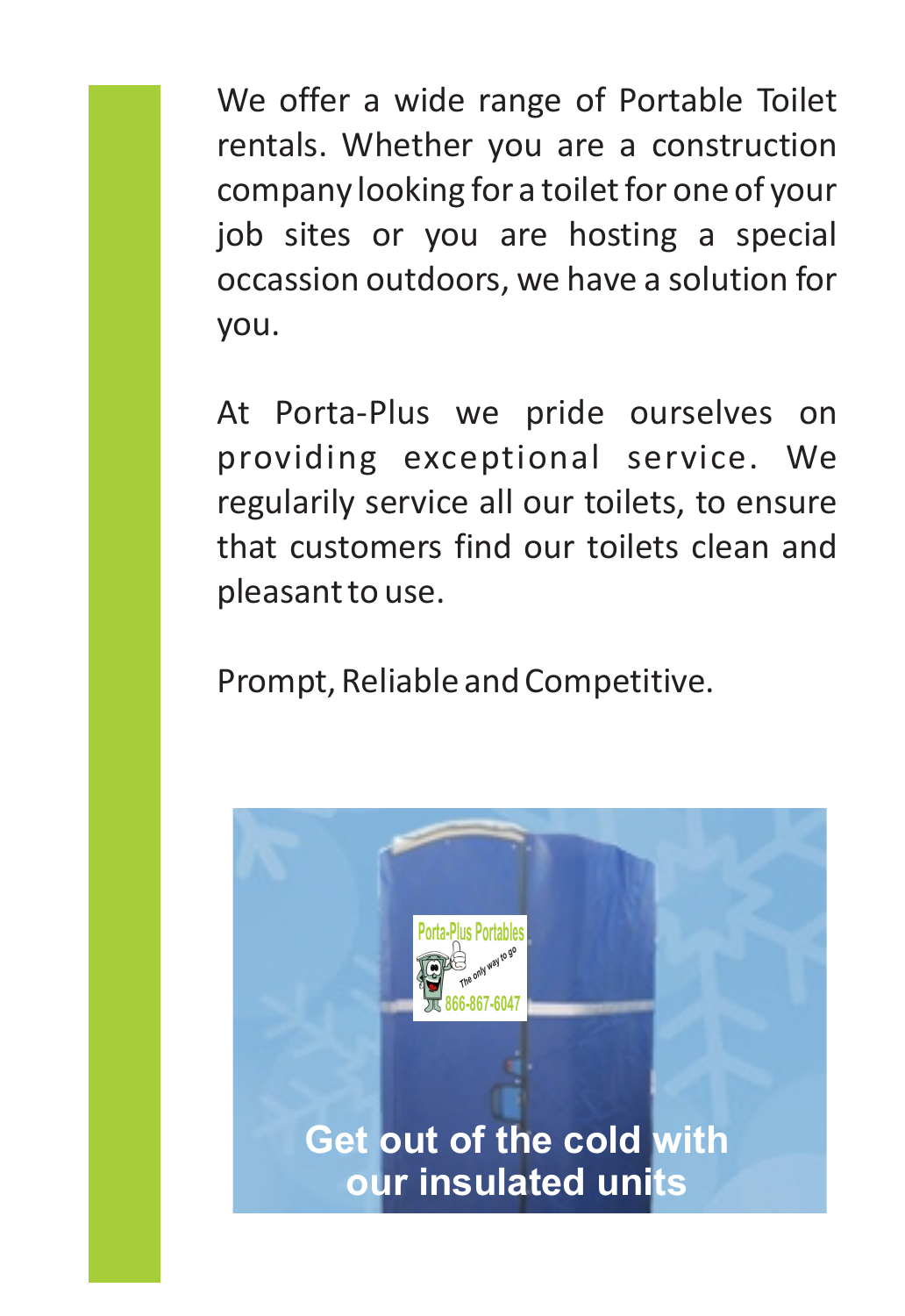We have been servicing the greater Guelph, Kitchener, Waterloo, Cambridge area since 2005 and pride ourselves on offering prompt and reliable service at competitive pricing.

Porta Plus offers the following specialty equipment items:

- Insulated and heated units
- Elevator and roller units
- Crane units
- Handwash stations
- Two stall trailers



## www.portaplusportables.com